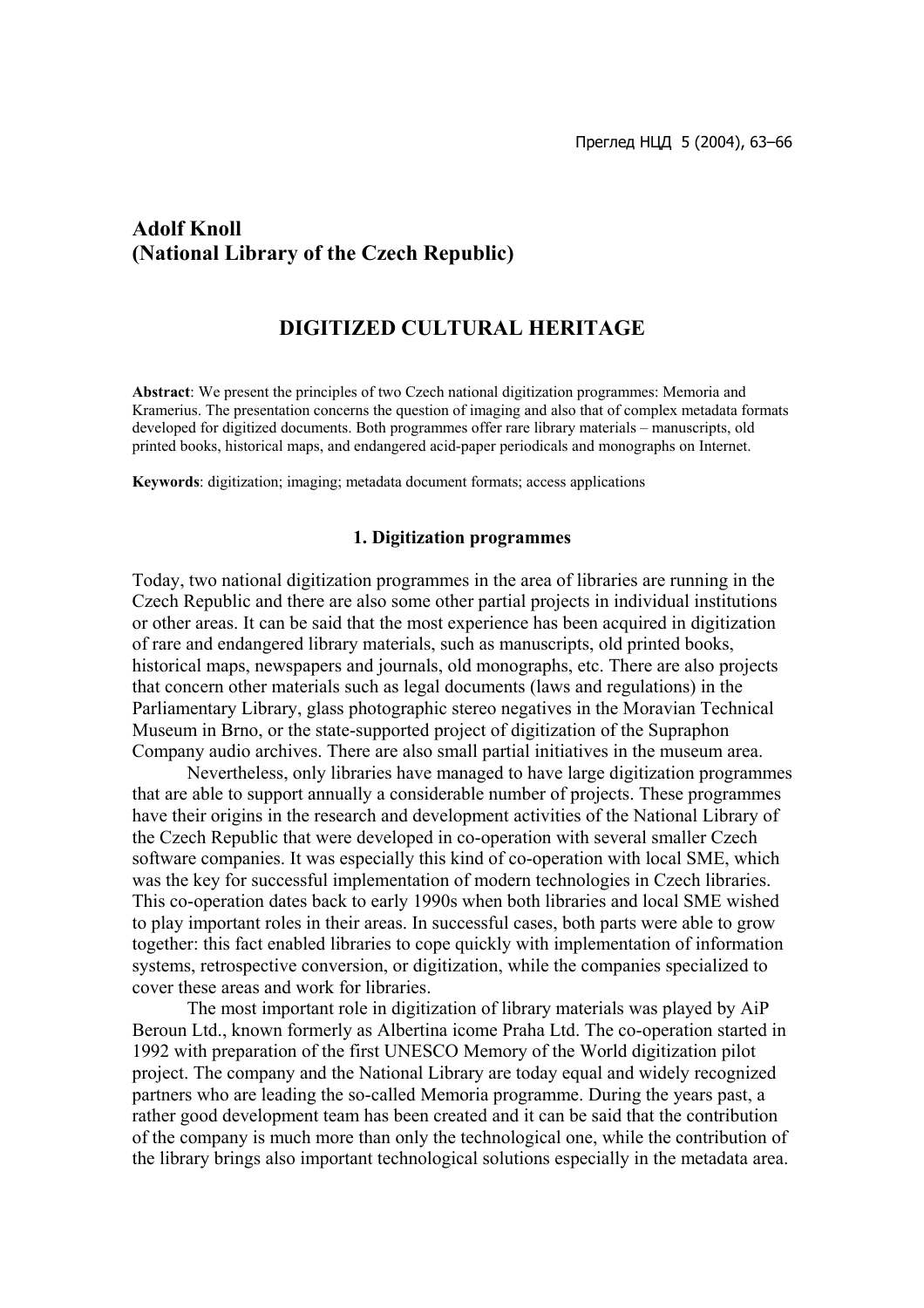Under the Memoria programme, dozens of Czech institutions – public libraries, museums, archives, and monastery and castle libraries - have digitized until today more than 1,000 manuscripts and old printed books that may represent up to 550,000 pages transformed in high-quality images. The annual production today is between 105,000 – 120,000 pages.

The second national digitization programme is called Kramerius and it has been partly built on the experience acquired in Memoria. However, Kramerius is more specific: its goal is to safeguard and preserve the acid-paper library materials, especially newspapers, journals, and brittle monographs. It started in routine in 2000, while the routine digitization in Memoria began in 1996 already. The endangered documents are filmed first and then the microfilm is scanned. The role of microfilm is to preserve the original information, while the role of the digital output is to make this information largely accessible. Kramerius is able to film ca. 1,000,000 pages of documents annually and to digitize up to 400,000. It may have ca. 1.2 or more million pages in digital form nowadays.

The original National Library digitization projects were expanded especially in 2000 thanks to the support of the Ministry of Culture and its programme Public Information Services of Libraries within the framework of which Memoria and Kramerius are sub-programmes that launch annual calls for proposals. The applicants can claim up to 70% of cost in their projects, which are evaluated by ministerial committees composed mostly from the specialists who work with historical documents and whose aim is to consider the necessity of larger availability of the titles proposed for digitization.

While the filming takes place in several institutions, the digitization for both programmes is made centrally in the National Library. The Memoria digitization work is entirely outsourced and done by AiP Beroun Ltd. that ensures smoother operation and stable quality.

## **2. Imaging**

The production of images is primarily given by the devices that are used: two Betterlight and one Cruse scanners for Memoria and two microfilm scanners for Kramerius. The archival images are today only in JPEG format, standard encoding and very light compression ratio that is not going beyond the quality factor 12 as set up in Adobe Photoshop.

From these images, the user quality images are made as follows:

- in Kramerius the archival images are converted into  $D<sub>i</sub>Vu$  (\*.djvu) format for which several standard situations have been defined so that the DjVu parameters can be set up automatically in function of objects that are found in the original documents (text only, text and simple graphics, tiny details and photorealistic objects, etc.);
- in Memoria each image serves for production of a set of user images of lower quality: user quality with visible MMSB (it stays for Memoriae Mundi Series Bohemica) watermark, low quality that is still good for normal reading and study, black-and-white image in order to support reading of texts (the zones having various quality parameters have been balanced before dithering onto two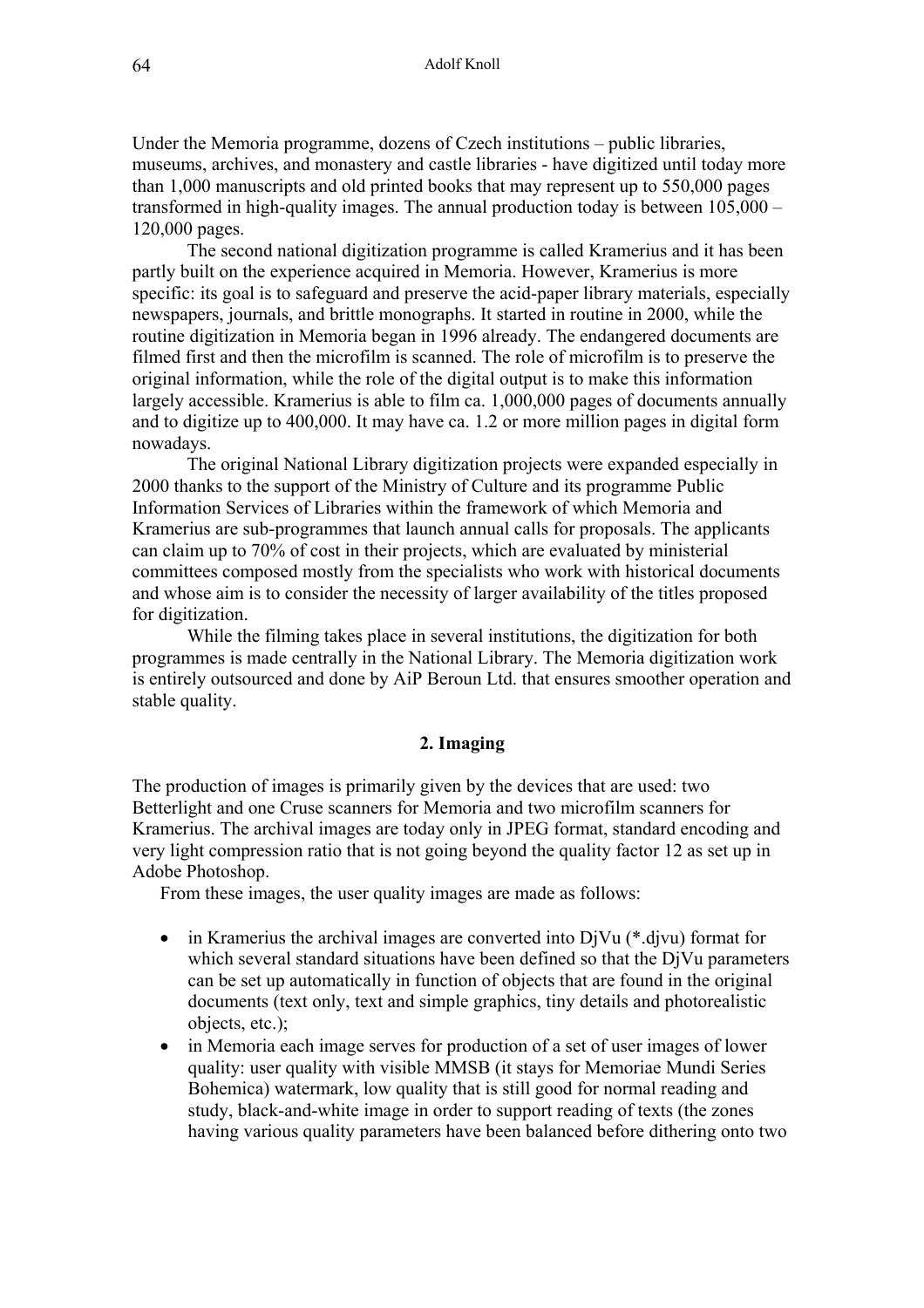colours), preview image, and gallery (thumbnail) image; the black-and-white and gallery images are in GIF, while all the other quality levels in JPEG.

The JPEG images in Kramerius are in 256 shades of grey, while the JPEG images in Memoria are in true colour with the exception of older textual manuscripts, which were digitized with an older Kodak camera.

A specific type of digitized material in Memoria is the historical map and outside of the programme also other types of larger originals – especially plans – are digitized, too. For this type of material the user image is in the MrSID (\*.sid) format, which enables fast display and navigation in large data files. The uncompressed historical maps have a typical size that goes from ca. 100 MB up to almost 0.5 GB, which is a limit for the MrSID encoder we possess.

While in Kramerius the most important feature in imaging is the correct cutting of unnecessary parts and free rotation-like correction of images taken from microfilm, in Memoria there is a lot of stress on long-term platform independence of correct rendering of colours in display and printing. For this purpose, some special techniques are used, as for example, vacuum-based fixation of digitized individual folios and pages, calibration of scanners and storage of image information via ICC profiles, calibration tables (printed with permanent colours on permanent paper, scanned with the original, and stored physically with the off-line copy), and additional imaging metadata.

#### **3. Metadata**

Since almost the very beginning of our digitization activities, we had been paying a lot of attention to descriptive metadata, but it took us certain time until we wrote a very complex metadata format for the whole digital document. It became unavoidable when we decided to digitize in routine in 1995.

The first platform on which we created the e-doc format for manuscripts and later also for digitized periodicals and even audio documents was an extended HTML language. The extension was made by completion of the HTML 2.0 DTD with several few elements that enabled description of contents. However, these elements were very general and they needed to be further specified on the basis of appropriate descriptive rules. This specification was made in a special SGML file that played a role of a concrete document type definition of the  $2<sup>nd</sup>$  level, e.g. for manuscripts and old printed books; it contained in fact all applicable elements for all description levels (book, page, issue, volume, etc.). This definition SGML file was also controlled by a special DTD.

Such an approach gave us a lot of flexibility to implement any descriptive rules or good practices. Furthermore, it made possible basic browsing and viewing in web browsers, while the content-oriented elements could be used for indexing and more sophisticated navigation in the digital document in special access tools.

From today's point of view we tried to solve something that was done later and with great success in XML: easy access in common tools combined with description of contents. However, the display in browsers was not done via any style formatting tools, but in a rather simpler way that consisted in duplicated mark-up of elements in the same file, where each value was marked up formally with normal prescriptive HTML tags and simultaneously also its content with the special so-called DOBM tags that were disregarded by browsers.